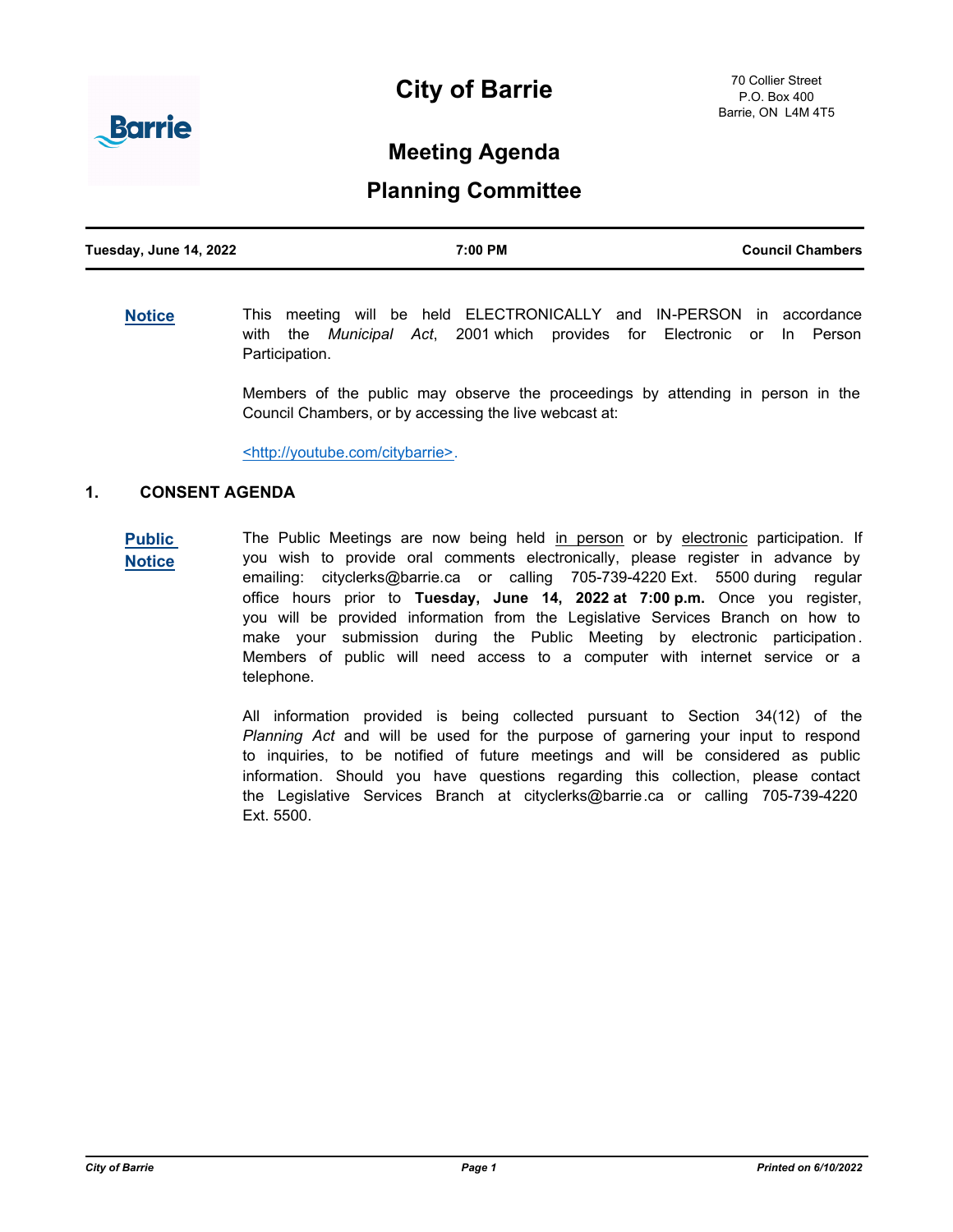### **2. PUBLIC MEETING(S)**

## **[PM 1](http://barrie.ca.legistar.com/gateway.aspx?m=l&id=/matter.aspx?key=50714) APPLICATION FOR ZONING BY-LAW AMENDMENT - 219 AND 223 BAYFIELD STREET (WARD 2) (FILE: D30-013-2022)**

The purpose of the Public Meeting is to review an application for a Zoning By-law Amendment submitted by Innovative Planning Solutions on behalf of Hillcorp Investment and Development Inc., for lands known municipally as 219 and 223 Bayfield Street, Barrie.

The parcels are collectively approximately 946.4 square metres in area, with frontage of approximately 28.8 metres along Bayfield Street and 22.34 metres along Grove Street East. The site is comprised of one (1) vacant lot (223 Bayfield Street) and one (1) lot that currently has a single detached dwelling on it (219 Bayfield Street). The subject lands are designated City Centre on Schedule "A" of the City's Official Plan.

The proposed Zoning By-law Amendment seeks to amend the zoning on the subject lands from 'Residential Multiple Dwelling Second Density' (RM2) and 'Transition Centre Commercial with Special Provisions' (C2)(SP-57) to 'Transition Centre Commercial with Special Provisions' (C2)(SP-XXX) to convert the existing residential dwelling to a real estate office and provide associated parking and vehicular access off of Grove Street East.

The proposed site - specific zoning standards include:

| <b>Standard Provisions</b>                                                          | <b>Required</b> | <b>Proposed</b>       |
|-------------------------------------------------------------------------------------|-----------------|-----------------------|
| Minimum Landscaped Buffer<br>Adjacent to a Residential<br>Zone (Section $4.8.2.1$ ) | 3 metres        | Reduced to 2.8 metres |
|                                                                                     |                 |                       |

Presentation by representative(s) of Innovative Planning Solutions.

Presentation by Shelby White, Senior Planner, Development Services Department.

See attached correspondence.

| <b>Attachments:</b> | PM1 - Notice 219 and 223 Bayfield Street       |
|---------------------|------------------------------------------------|
|                     | PM1 - Presentation 219 and 223 Bayfield Street |
|                     | PM1 - Memorandum 219 and 223 Bayfield Street   |
|                     | PM1 Correspondence 219 and 223 Bayfield Street |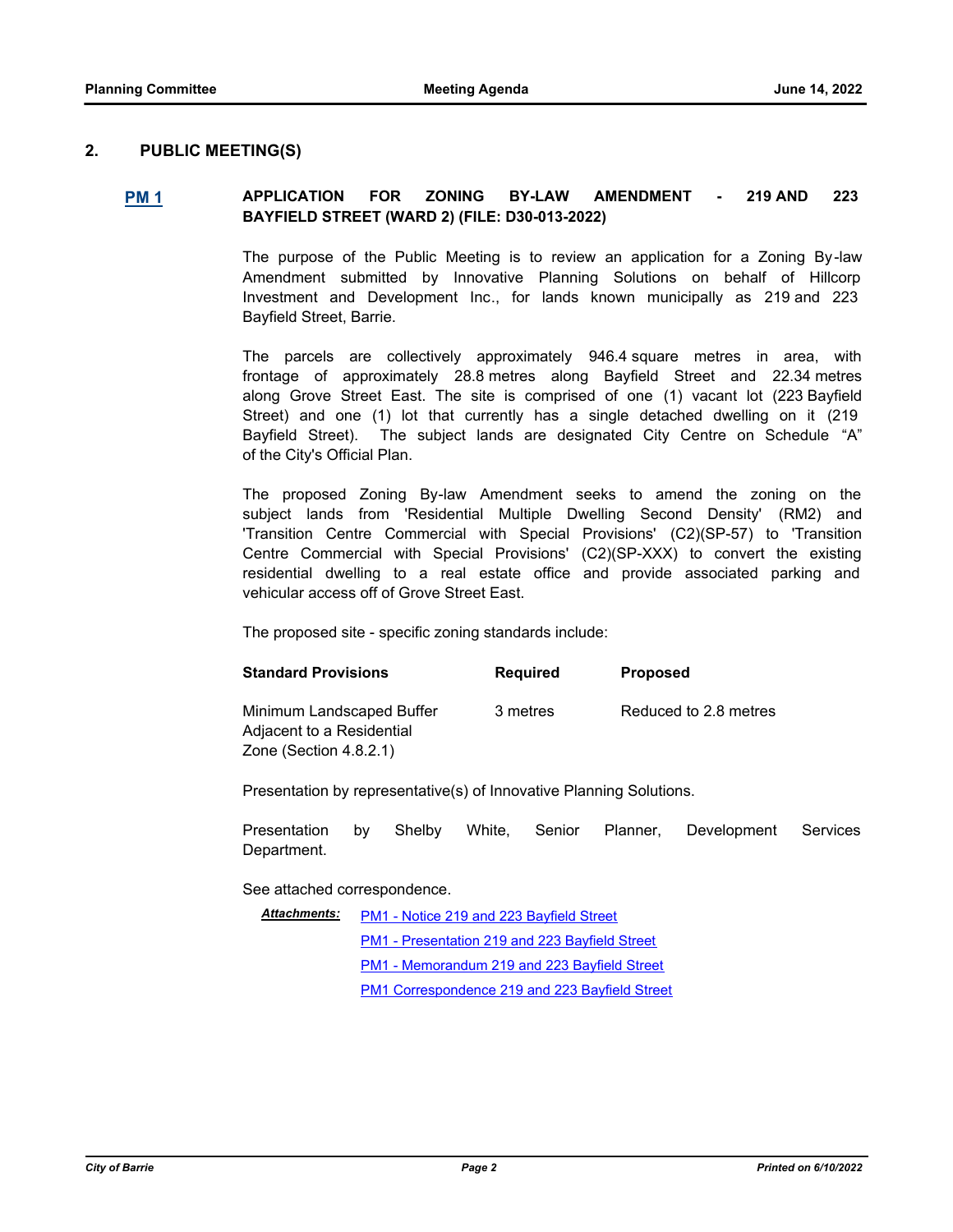**[PM 2](http://barrie.ca.legistar.com/gateway.aspx?m=l&id=/matter.aspx?key=50715) APPLICATION FOR ZONING BY-LAW AMENDMENT - 17 SOPHIA STREET EAST; 3, 5, 7 AND 11 MCDONALD STREET; AND 58 AND 60 CLAPPERTON STREET (WARD 2) (FILE: D30-012-2022)**

> The purpose of the Public Meeting is to review an application for a Zoning By-law Amendment submitted by Weston Consulting on behalf of The Black Creek Group for 17 Sophia Street East; 3, 5, 7 and 11 McDonald Street; and 58 and 60 Clapperton Street, Barrie.

> The applicant is proposing to rezone the subject lands from 'Residential Apartment Dwelling 2 - First Density' (RA2-1) and 'Transition Centre Commercial - 1 - Special Provision No. 175 and 179' (C2-1)(SP-175)(SP-179) to 'Transition Centre Commercial - 2 - Special Provision No. XXX' (C2-2)(SP-XXX) with site-specific provisions.

> The intent and purpose of the Zoning By-law Amendment is to permit the development of a 21-storey mixed-use building containing 253 units, 256 square metres of ground floor commercial space and underground parking.

Zoning By-law Amendment - Site Specific Revisions

| Standard)<br>(C2-2 Zone                                                           | <b>Required</b>                                                                                                                                                                                                             | <b>Proposed</b>                                                                 |
|-----------------------------------------------------------------------------------|-----------------------------------------------------------------------------------------------------------------------------------------------------------------------------------------------------------------------------|---------------------------------------------------------------------------------|
| <b>Side Yard Setback</b><br>(minimum)                                             | 14 metres<br>Where the height of the<br>main building in a C2 Zone<br>is in excess of 11 metres,<br>the minimum side yards shall<br>be increased by 0.5 metres for<br>every 2 metres of additional<br>height over 11 metres | 3.0 metres (north)<br>5.5 metres (south)                                        |
| <b>Building Height</b><br>(maximum)                                               | 10 metres within 5 metres<br>of the front lot line and the<br>lot flankage                                                                                                                                                  | 17.7 metres within<br>5 metres of the<br>front lot line and<br>the lot flankage |
|                                                                                   | 45 metres beyond 5 metres<br>of the front lot line and the<br>lot flankage                                                                                                                                                  | 66.7 metres beyond<br>5 metres of the front<br>lot line and the lot<br>flankage |
| Coverage for Ground<br><b>Floor Commercial</b><br>Uses (minimum %<br>of lot area) | 50%                                                                                                                                                                                                                         | 8.9%                                                                            |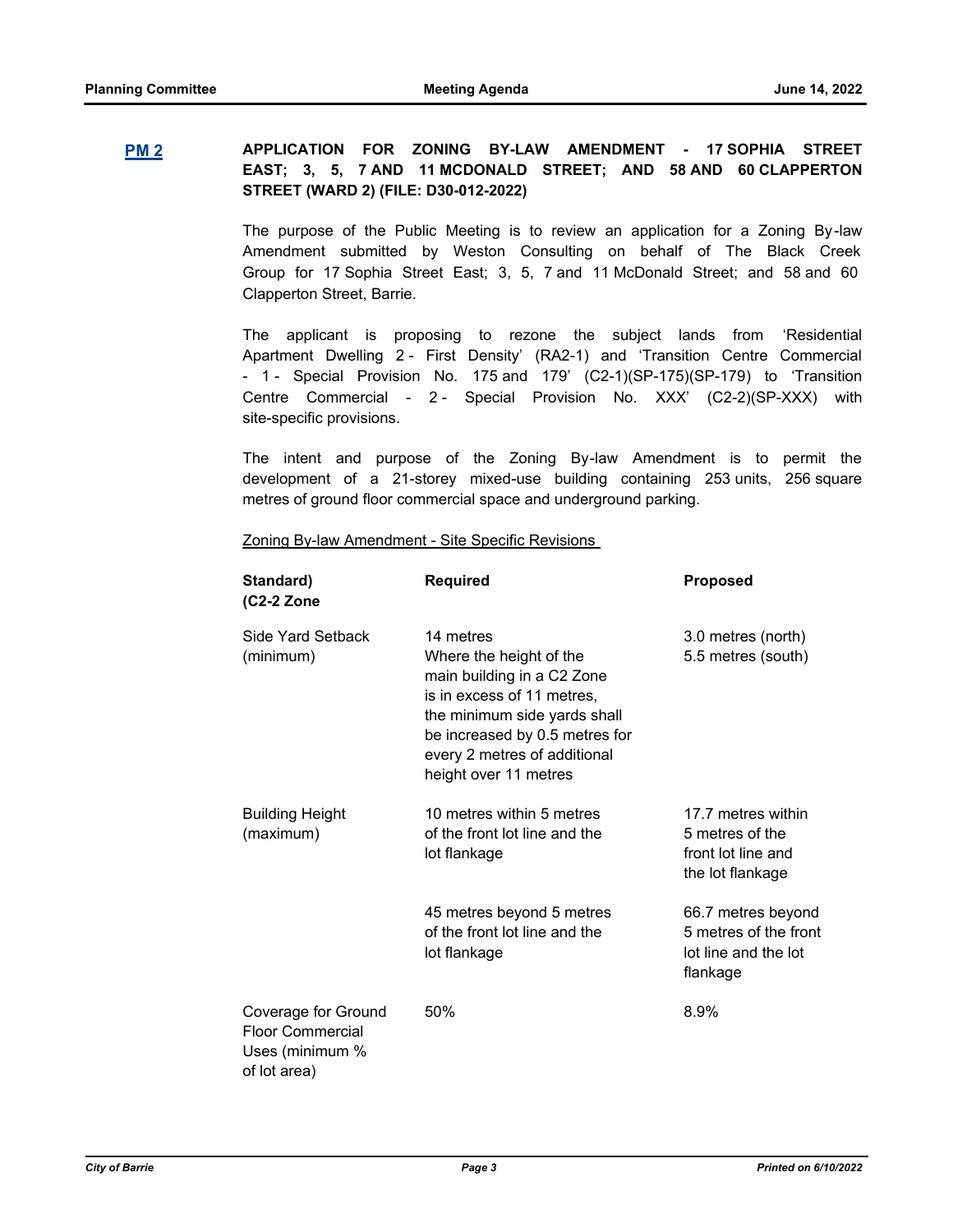| Gross Floor Area<br>(maximum % of lot<br>area)                | 400%                                                        | 602%                                          |
|---------------------------------------------------------------|-------------------------------------------------------------|-----------------------------------------------|
| <b>Commercial Parking</b><br>(minimum)                        | 1 space per 24 square<br>metres of gross<br>commercial uses | 0 spaces<br>floor area for multiple           |
| <b>Residential Parking</b><br>(minimum)                       | 1 space per unit in the<br>Urban Growth Centre<br>(UGC)     | 0.82 spaces per<br>unit Total - 207<br>spaces |
| Underground Parking<br><b>Structure Setbacks</b><br>(minimum) | 1.8 metres to a street<br>line                              | $0.7$ metres                                  |

Presentation by representative(s) of Weston Consulting.

|  |  |             | Presentation by Andrew Gameiro, Senior Planner, Development Services |  |
|--|--|-------------|----------------------------------------------------------------------|--|
|  |  | Department. |                                                                      |  |

See attached correspondence.

[PM2 Notice 17 Sophia St E 3,5,7 and 11 McDonald St and 58 and 60 Clapperto](http://barrie.ca.legistar.com/gateway.aspx?M=F&ID=9ecdbe34-668f-4921-a0aa-97ff882220a0.pdf) [PM2 Presentation 17 Sophia St, 3,5,11 McDonald St 58 60 Clapperton st](http://barrie.ca.legistar.com/gateway.aspx?M=F&ID=5e9a2bb7-38be-4d55-8451-b3e68c0eb328.pdf) [PM2 Memorandum 17 Sophia St, 3 5 7 11 McDonald St 58 60 Clapperton St](http://barrie.ca.legistar.com/gateway.aspx?M=F&ID=d3119b0d-c1f9-4dc7-a8b2-4093a8945664.pdf) [PM2 Correspondence 17 Sophia St, 3 5 7 11 McDonald St, 58 60 Clapperton St](http://barrie.ca.legistar.com/gateway.aspx?M=F&ID=9fa9e27f-5bbc-45ec-8bb8-91da0a827a9e.pdf) *Attachments:*

**[PM 3](http://barrie.ca.legistar.com/gateway.aspx?m=l&id=/matter.aspx?key=50732) APPLICATIONS FOR OFFICIAL PLAN AMENDMENT, ZONING BY-LAW AMENDMENT AND DRAFT PLAN OF SUBDIVISION - 15 HARVIE ROAD (WARD 7) (FILE: D30-010-2022)**

> The purpose of the Public Meeting is to review applications for an Official Plan Amendment, Zoning By-law Amendment and Draft Plan of Subdivision submitted by SmartCentres on behalf of Barrie-Bryne Developments Ltd. for lands known municipally as 15 Harvie Road, Barrie.

> The site is approximately 33.18 hectares in size and located on the west side of Highway 400, south of Harvie Road and east of Thrushwood Drive. The parcel has been separated into two parts by the extension of Bryne Drive to Harvie Road, in coordination with the City of Barrie. The subject applications will facilitate land use changes to permit the development of almost 12 hectares of commercial and light industrial uses along Highway 400 to the east of the Bryne Drive extension, and the potential for 248 residential units in the form of semi-detached, townhouses and mid-rise apartments to the west of the Bryne Drive extension.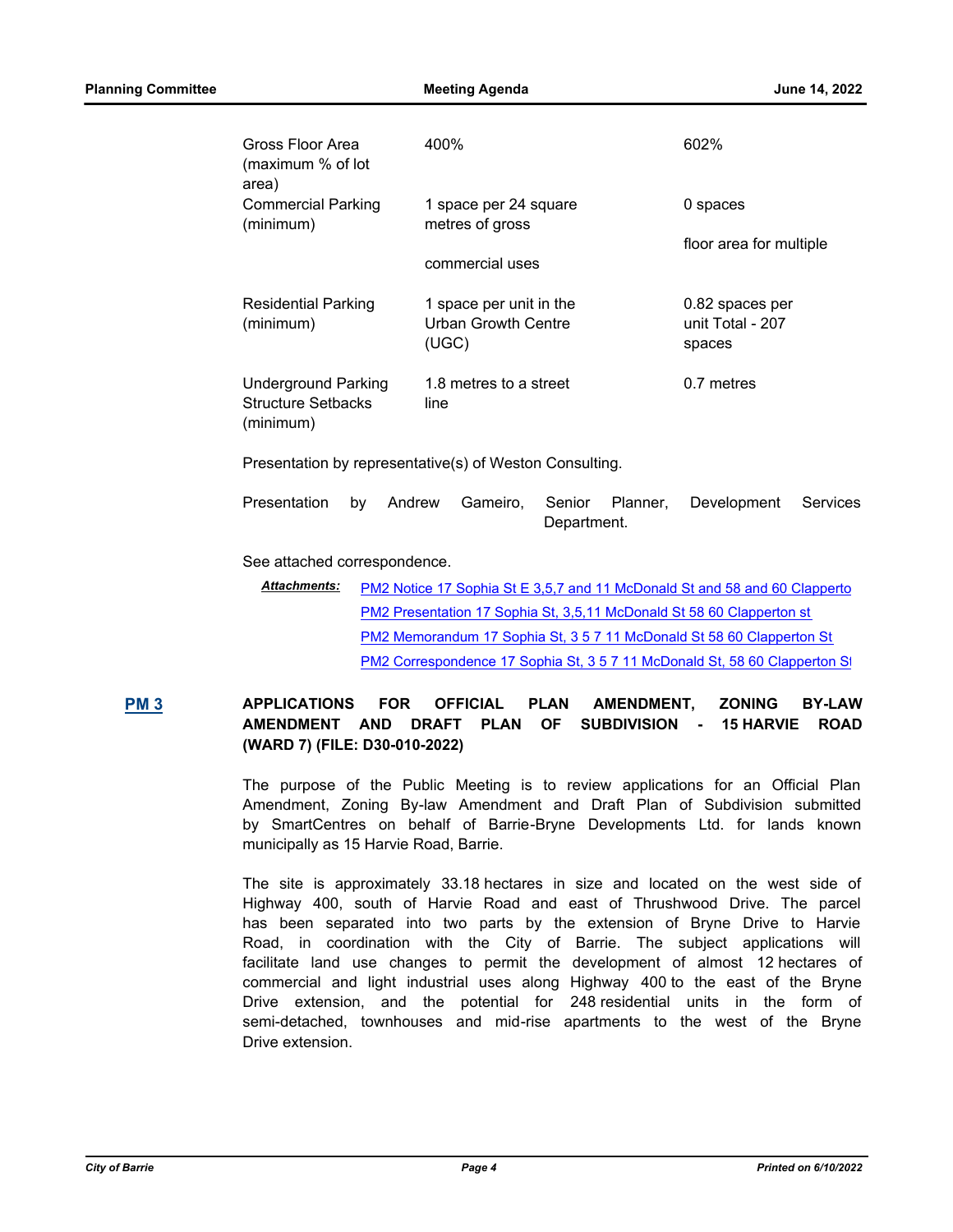#### Official Plan Amendment

The applicant is proposing to amend Schedule 'A' - Land Use in the Official Plan to change the designation of the subject lands from 'General Industrial' and 'General Commercial' to 'General Commercial', 'Residential', 'Open Space' and 'Environmental Protection' to facilitate the future development as proposed.

#### Zoning By-law Amendment

The applicant is proposing to amend the zoning on the subject lands from 'General Commercial' (C4) and 'Light Industrial' (LI) to 'General Commercial with Special Provisions' (C4)(SP-XXX), 'Residential Multiple Dwelling Second Density with Special Provisions' (RM2)(SP-XXX)', 'Residential Apartment Dwelling First Density with Special Provisions' (RA 1-3)(SP-XXX), 'Open Space' (OS), and 'Environmental Protection Area' (EP) to permit the future development. The special provisions related to residential uses include, but are not limited to, alternate standards for setbacks, gross floor area, lot coverage, and the permissions for adding back-to-back townhouse units as a built form. The special provisions for the commercial zone include adding additional uses such as manufacturing, self storage and warehousing.

#### Draft Plan of Subdivision

A Draft Plan of Subdivision application has been submitted to further divide the lands as follows:

| <b>Land Use</b>                                                            | <b>Lot and Block</b> | <b>Size</b>     |
|----------------------------------------------------------------------------|----------------------|-----------------|
| Low Density Residential - Semi<br>Detached and Townhouses<br>$(248$ Units) | 1 to 57              | 4.957 hectares  |
| Mid Rise Residential                                                       | 58 to 59             | 3.351 hectares  |
| Employment                                                                 | 60 to 67             | 11.992 hectares |
| Park and Open Space                                                        | 68 to 71             | 4.612 hectares  |
| Stormwater Management                                                      | 72 to 73             | 1.742 hectares  |
| Road Widening                                                              | 74                   | 2.074 hectares  |
| <b>Hydro Corridor</b>                                                      | 75 to 77             | 0.944 hectares  |

Presentation by representative(s) of SmartCentres.

Presentation by Celeste Kitsemetry, Senior Planner, Development Services Department.

See attached correspondence.

| Attachments: | <b>PM3</b> Notice 15 Harvie Road         |
|--------------|------------------------------------------|
|              | <b>PM3 Presentation 15 Harvie Road</b>   |
|              | <b>PM3 Memorandum 15 Harvie Road</b>     |
|              | <b>PM3 Correspondence 15 Harvie Road</b> |